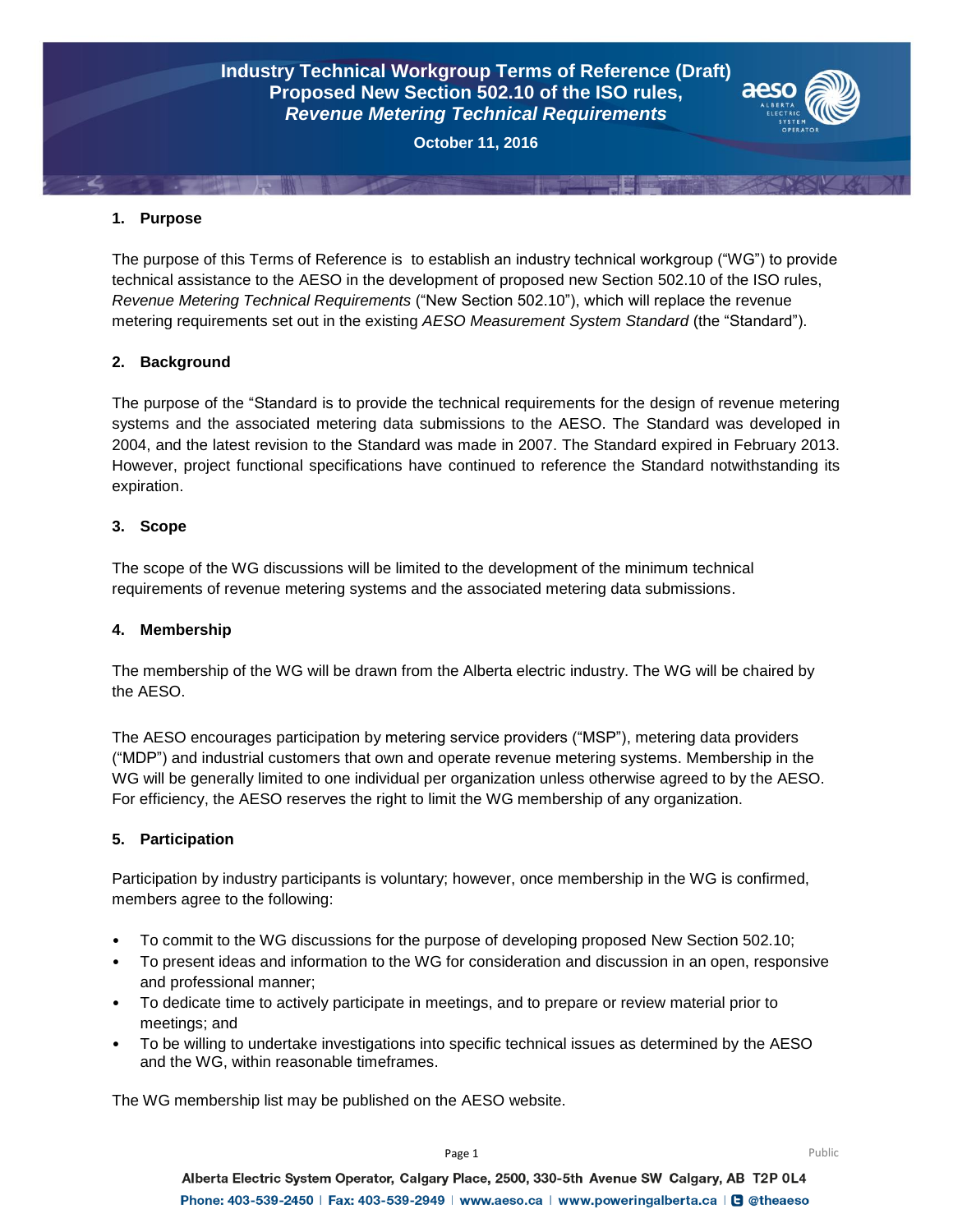

# **6. AESO Consultation Principles**

The AESO has developed a set of consultation principles to ensure the consultation is inclusive, transparent, fair and efficient. Please refer to Appendix A for these consultation principles.

The consultation steps for each individual consultation are set out in the "Consultation Steps and Schedule" section below. It should be noted that not all the steps are mandatory and the nature and complexity of the subject matter will determine the specific steps that are carried out.

# **7. Meetings**

- The WG chair will be an AESO representative, who will attend and facilitate all meetings;
- The WG will meet monthly, or otherwise as determined by the AESO and the WG;
- The AESO will ensure meeting notes are taken during WG meetings. However, meeting notes will not be posted on the AESO website;
- The WG chair will make efforts to distribute the meeting agenda and materials to WG members prior to any meetings; and
- WG members will make best efforts to attend all WG meetings.

#### **8. Consultation Steps and Schedule**

The table below presents a preliminary schedule for proposed New Section 502.10. Note that the proposed dates are subject to change.

| <b>ISO rule</b><br><b>Consultation</b><br><b>Process</b> | <b>Activity and Documents</b>                                                                                           | <b>Proposed</b><br><b>Schedule</b> |
|----------------------------------------------------------|-------------------------------------------------------------------------------------------------------------------------|------------------------------------|
| Step 1                                                   | The AESO invites participation in the WG. The AESO<br>finalizes WG membership list.                                     | October 2016                       |
| Step 2                                                   | The AESO finalizes the Terms of Reference taking into<br>consideration comments from WG members.                        | October –<br>November 2016         |
| Step 3                                                   | The AESO prepares and circulates working draft of<br>proposed New Section 502.10 for discussion to WG<br>members.       | November 2016 -<br>January 2017    |
| Step 4                                                   | The AESO holds monthly technical meetings with WG<br>members to review and discuss the working draft.                   | January - April 2017               |
| Step 5                                                   | The AESO drafts a second working draft of proposed<br>New Section 502.10 and distributes to WG members for<br>comments. | May $-$ June 2017                  |
| Step 6                                                   | The AESO finalizes proposed New Section 502.10, and<br>issues a Letter of Notice to all market participants.            | <b>July 2017</b>                   |
| Step 7                                                   | Market participants provide written comments, if any, on<br>proposed New Section 502.10.                                | August 2017                        |
| Step 8                                                   | The AESO replies to written market participant<br>comments.                                                             | September 2017                     |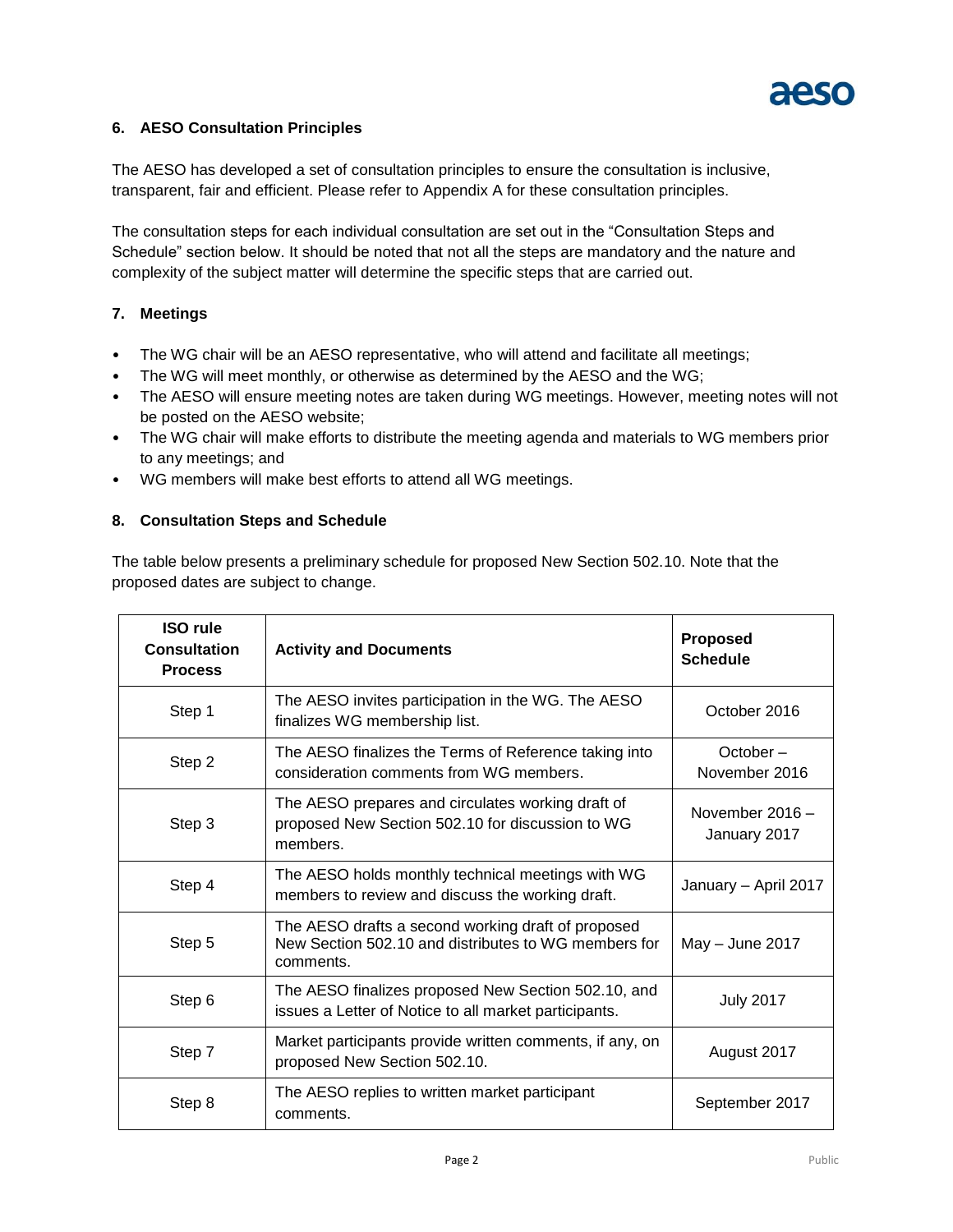

| Step 9 | The AESO files final proposed New Section 502.10 with<br>the Alberta Utilities Commission. | October 2017 |
|--------|--------------------------------------------------------------------------------------------|--------------|
|--------|--------------------------------------------------------------------------------------------|--------------|